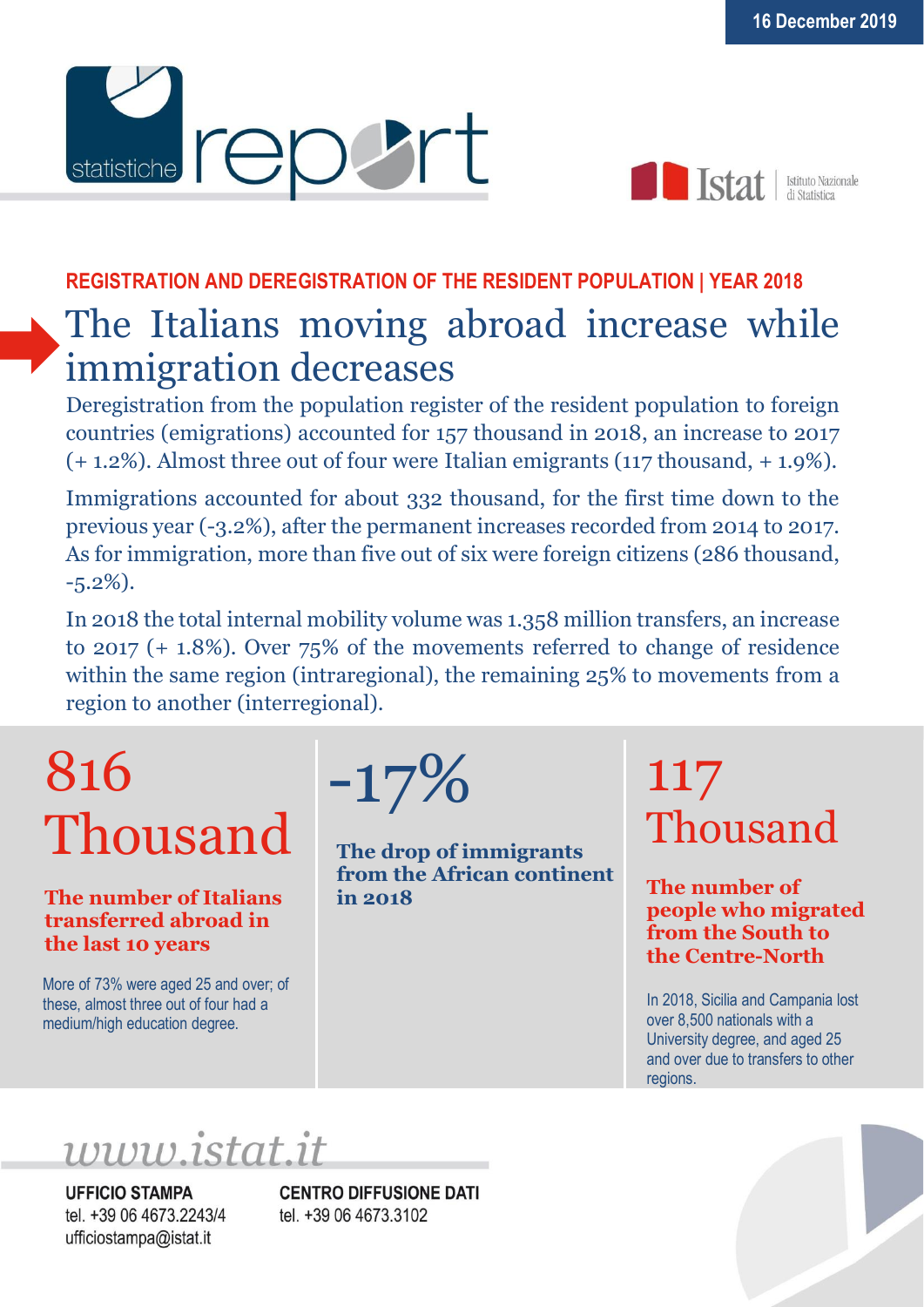#### **Increasing number of Italian citizens leaving the country**

In 2018, the total volume of emigration amounted to 157 thousand units, an increased by 1.2% to the previous year. The emigration of Italian citizens was 74% of the total (116,732). Considering the number of repatriations (registration from abroad of Italian citizens) that was 46,824, the Italian net emigration balance (registrations minus deregistrations) gives a negative value of 69,908 units. The emigration rate of Italian citizens was 2.1 per 1,000.

The region from which most of Italians emigrated, in absolute value, was Lombardia with a number of deregistrations to foreign countries of 22 thousand, followed by Veneto and Sicilia (both over 11 thousand), Lazio (10 thousand and Piemonte 9 thousand). In relative terms, compared to the Italian resident population, the highest rate of emigration was in Friuli-Venezia Giulia (4 nationals out of 1,000 residents), Trentino-Alto Adige and Valle d'Aosta (3 nationals out of 1,000), thanks also to the geographical position of the border that facilitates transfers with neighboring countries. Lower rates were recorded in Marche (2.5 per 1,000), Veneto, Sicilia, Abruzzo and Molise (2.4 per 1,000). The regions with the lowest emigration rate were Basilicata, Campania and Puglia, with values equal to about 1.3 per 1,000.

Analyzing the phenomenon in wider territorial detail, the flows of Italian citizens migrating abroad mainly originated from the four most populated metropolitan cities: Roma (8 thousand), Milano (6.5 thousand), Torino (4 thousand) and Napoli (3.5 thousand); in relative terms, however, compared to the Italian population living in the provinces, Imperia and Bolzano (both 3.6 per 1,000), followed by Vicenza, Trieste and Isernia (3.1 per 1,000) had the highest provincial emigration rates of nationals. The lowest rates were recorded in Parma and Matera (1 per 1,000).

#### MIGRATION FLOW TO ABROAD OF THE RESIDENT POPULATION, BY **ITALIAN/FORFIGN CITIZENSHIP** Years 2009-2018

|              |                    |                   |            | <b>ITALIANS</b>    |                   |            | <b>FOREIGNERS</b>  |                   |            |
|--------------|--------------------|-------------------|------------|--------------------|-------------------|------------|--------------------|-------------------|------------|
| <b>YEARS</b> |                    |                   | <b>Net</b> |                    |                   | <b>Net</b> |                    |                   | <b>Net</b> |
|              | <b>Immigration</b> | <b>Emigration</b> | migration  | <b>Immigration</b> | <b>Emigration</b> | migration  | <b>Immigration</b> | <b>Emigration</b> | migration  |
| 2009         | 421.859            | 64.921            | 356.938    | 29.330             | 39.024            | $-9.694$   | 392.529            | 25.897            | 366.632    |
| 2010         | 447.744            | 67.501            | 380.243    | 28.192             | 39.545            | $-11.353$  | 419.552            | 27.956            | 391.596    |
| 2011         | 385.793            | 82.461            | 303.332    | 31.466             | 50.057            | $-18.591$  | 354.327            | 32.404            | 321.923    |
| 2012         | 350.772            | 106.216           | 244.556    | 29.467             | 67.998            | $-38.531$  | 321.305            | 38.218            | 283.087    |
| 2013         | 307.454            | 125.735           | 181.719    | 28.433             | 82.095            | $-53.662$  | 279.021            | 43.640            | 235.381    |
| 2014         | 277.631            | 136.328           | 141.303    | 29.271             | 88.859            | $-59.588$  | 248.360            | 47.469            | 200.891    |
| 2015         | 280.078            | 146.955           | 133.123    | 30.052             | 102.259           | $-72.207$  | 250.026            | 44.696            | 205.330    |
| 2016         | 300.823            | 157.065           | 143.758    | 37.894             | 114.512           | $-76.618$  | 262.929            | 42.553            | 220.376    |
| 2017         | 343.440            | 155.110           | 188.330    | 42.369             | 114.559           | $-72.190$  | 301.071            | 40.551            | 260.520    |
| 2018         | 332.324            | 156,960           | 175,364    | 46.824             | 116.732           | $-69,908$  | 285,500            | 40.228            | 245,272    |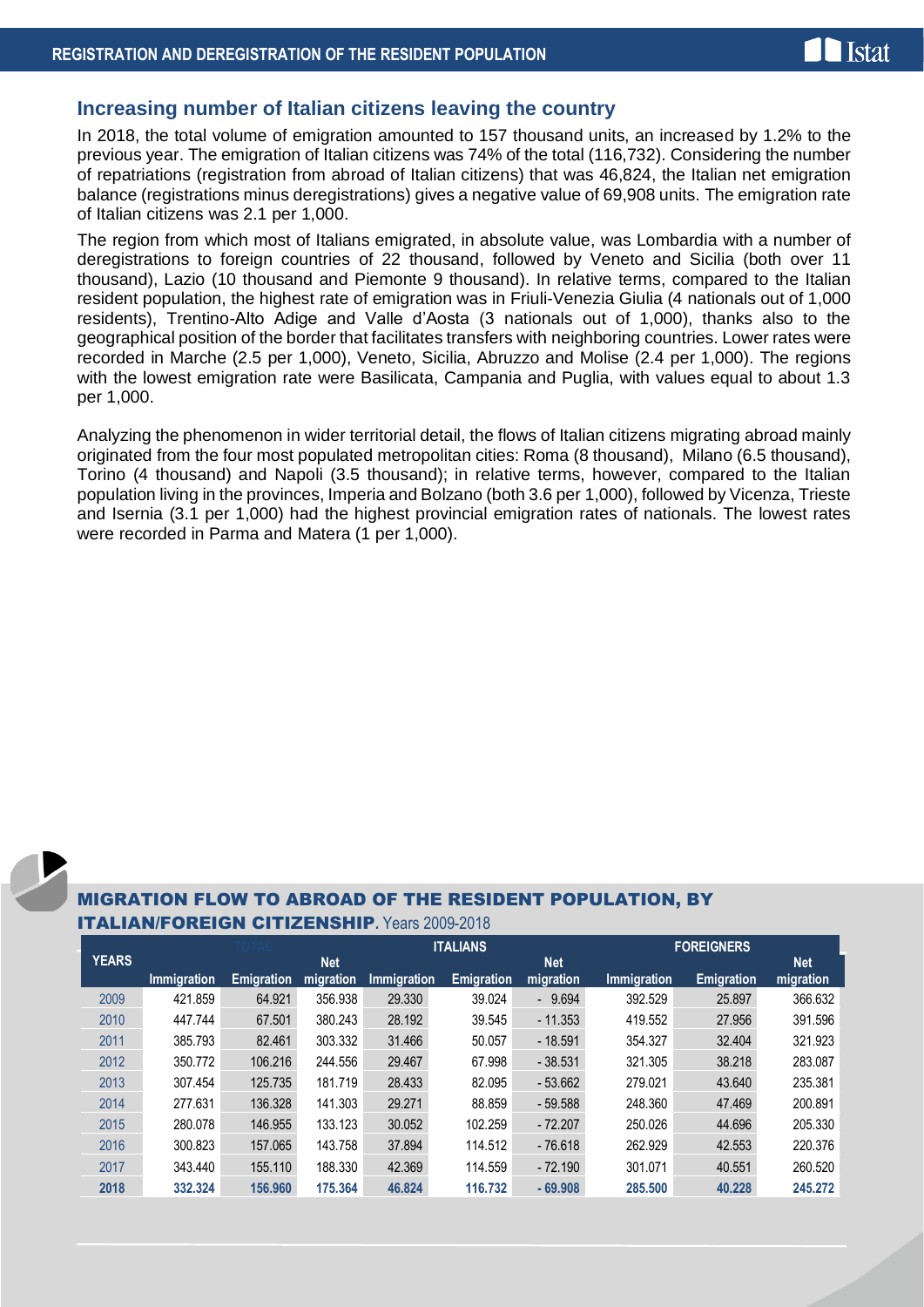#### **The United Kingdom is the favourite destination for the Italians and "new" Italians**

During the decade 2009-2018, flows toward the main European countries considerably increased. As for the case of United Kingdom, from just over 5,000 expats in 2009 the number increased to 21,000 in 2018, with a peak (25,000 expats) in 2016, the year in which the resolutions for the country's exit negotiations from the European Union (Brexit) were voted. On this occasion many Italian citizens, who were probably already on the British territory but not registered as habitual residents, have made their position official by registering to the United Kingdom registry. Overall, from 2009 to 2018 expats to the United Kingdom were about 133,000 (Figure 1).

Germany is also a preferred destination for Italians who emigrate, expats to this country have tripled compared to the beginning of the decade (from 6,000 in 2009 to 18,000 in 2018). Flows to Switzerland, France and Spain, on the other hand, have" only" doubled the values recorded in 2009. During the decade 2009-2018, the volume of expatriation of Italian citizens to these countries amounted to 341 thousand emigrations.

Among the Italians who expat there were also citizens of foreign origin: these are citizen born abroad who emigrated to a third country or returned to their place of origin after spending a period in Italy and acquiring the Italian citizenship. The emigration of these "new" Italians, in 2018, amounted to about 35 thousand (30% of expats, +6% compared to 2017). Of these, one out of three was born in Brazil (about 12 thousand), 10% in Morocco, 6% in Germany, 4% in former Yugoslavia and Bangladesh and 3.5% in India and Argentina.

The countries of the European Union were also confirmed as the main destination for the expatriation of "new" Italians (55% of the flows of Italians born abroad). In particular, as for nationals emigrating to EU countries, it should be noticed that 17% were born in Morocco, 16% in Brazil, 7% in Bangladesh.



#### FIGURE 1. **EMIGRATION OF ITALIAN CITIZENS TO THE MAIN DESTINATION COUNTRIES.** Years 2009-2018, absolute values in thousands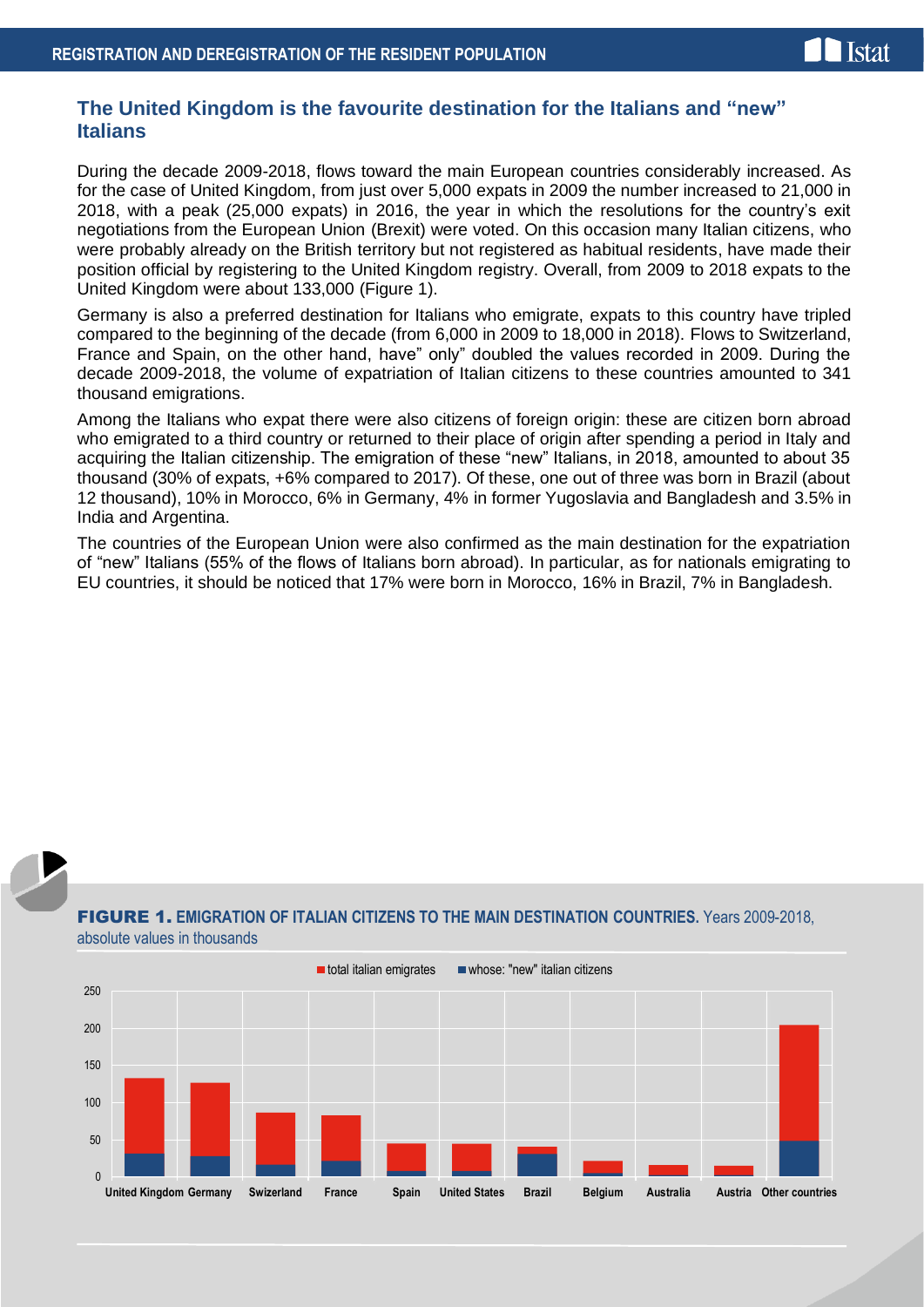#### **About 182,000 university graduates have expatriated in ten years**

In 2018, Italians expats were mainly men (56%). Until the age of 25, the contingent of emigrants, both male and female, was equally numerous (both 18 thousand) and had a perfectly overlapping age distribution. From the age of 26 to the old age, on the other hand, emigrants started to be constantly more numerous then emigrants: from the age of 75 the two distributions overlap again. The mean age of emigrants was 33 for men and 30 for women. One emigrant out of five was under 20 years, two out of three were between 20 and 49 years, while the proportion of the over 50 was 13%.

Considering the education level at the departure, in 2018 more than half of the Italian citizen who moved abroad (53%) had a medium-high educational qualification: about 33 thousand upper secondary school graduates and 29 thousand university graduates. Compared to the previous year, the number of graduates who emigrated increased (+1% and +6% respectively). The increase was more relevant with widening of time spectrum: emigrants with medium-high educational qualification increased by 45% to the previous five years.

Almost three out of four Italian citizens who have moved abroad were aged 25 and over: they were about over 84 thousand (72% of the total number of expats); of them 27 thousand (32%) had at least a university degree. In this age group there was a slight difference in gender: in 2018 there are about 42% of Italian emigrants and more than 35% of them had at least a university degree, while among expat Italians (58%) the share of university graduates was 30%. Compared to 2009, the increase in the number of university-graduate expats was more relevant among women (+10 percentage points) than among men (+7%). This increase was partially influenced by the simultaneous increase in the incidence of women graduates in the population (from 5.3% in 2008 to 7.5% in 2018). (Figure 2).

On the other hand, in 2018, if we consider the return of Italian aged 25 and over with at least a university degree (13 thousand), the difference between repatriations and expats of "qualified" population was 14 thousand. This loss referred to the last ten years amounts to 101 thousand units.



FIGURE 2. **EMIGRATION OF ITALIANS AGED 25 AND OVER AND INCIDENCE OF UNIVERSITY GRADUATES BY SEX.** Years 2009-2018, absolute values in thousands and percentage values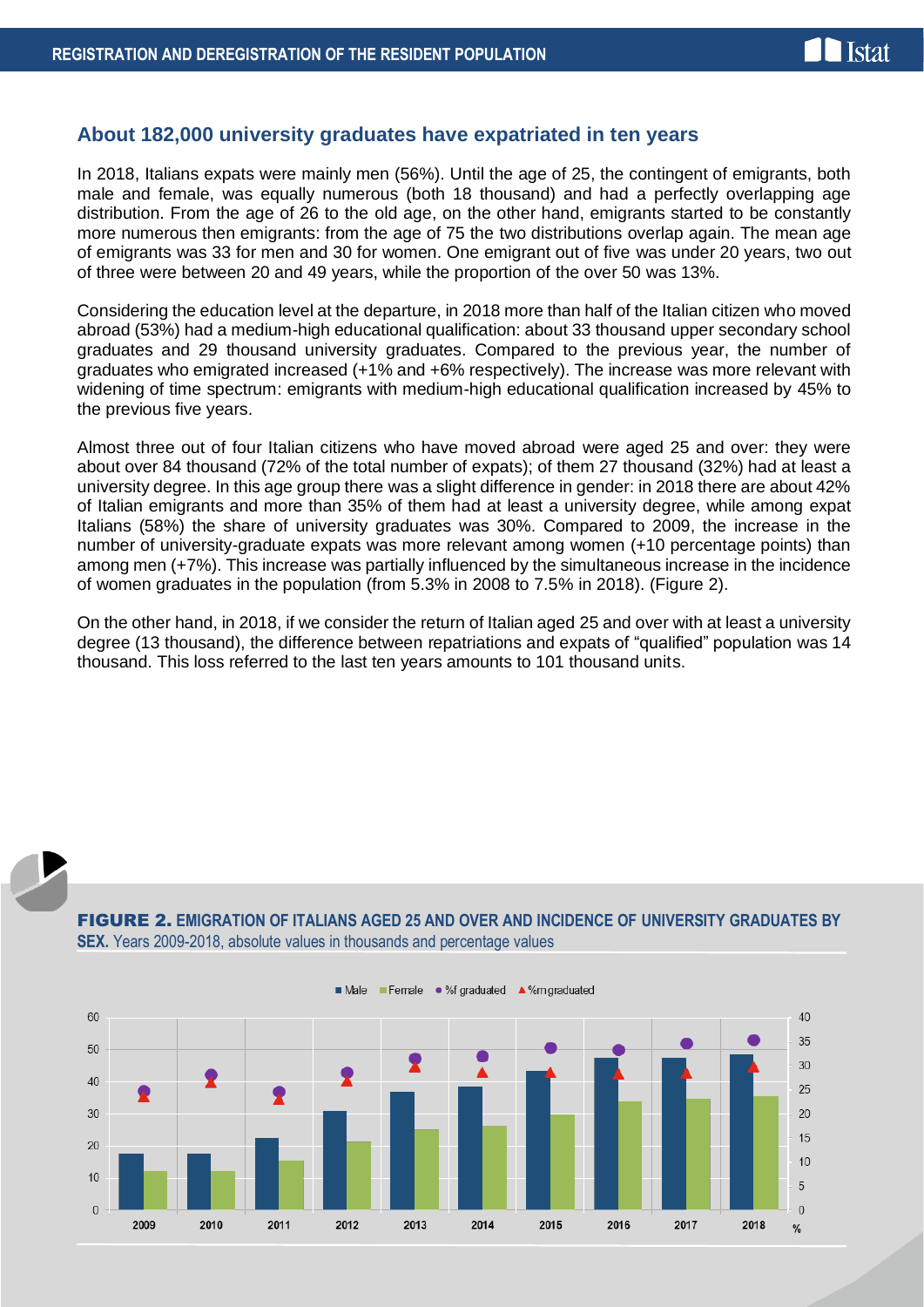#### **Decrease of registrations from abroad**

Registrations from abroad during 2018 amounted to 332,324, down by 3.2% compared to the previous year; of these, 286 thousand were foreign citizens (86% of the total). At national level, the rate was equal to 4.7 foreign immigrants per 1,000 inhabitants. The trend of oncoming migratory flows in the last decade by macro-area of origin showed a general decrease in immigration for all foreign countries: after the increase observed in the early 2000s, due to the regularizations and the entry of Romania and Bulgaria, in the European Union people from abroad slowly declined. From 2015 to 2017, immigration began to increase again due to the large number of people coming from countries bordering the Mediterranean, mainly citizens seeking asylum and humanitarian protection. In 2018, these arrivals came to a standstill (Figure 3).

In 2018, the most numerous registrations from abroad, in absolute value, were from European countries: Romania with 37 thousand registration (11% of the total) was the main country of origin (-10% compared to 2017). Less numerous were the flows from Albania (more than 18 thousand) but in sharp increase (+16%) compared to the previous year. Followed by registrations from Ukraine (8 thousand, -2), Germany (over 7 thousand, +12%). As for the last two flows included mainly Italian citizens returning home after a stay abroad.

Immigration from the African continent was still high, but sharply decreasing, especially from Nigeria (18,000, -24%), Senegal (9,000, -20%), Gambia (6,000, -30%), Ivory Coast (5,000, -27%) and Ghana (5,000, -25%), which recorded sizeable increases during 2017. Morocco wa the only African country that marked a positive variation to the previous year (17 thousand, +9%).

Among the flows coming from Asia, the most conspicuous were those from Bangladesh and Pakistan (both 13 thousand, but -8% and -12% respectively), while immigrations from India amounted to over 11 thousand and increased by 42% compared to 2017. There was also an increase in registrations from America: from Brazil there are about 24 thousand registered (+18%), from Venezuela about 6 thousand (+43%) and from the United States over 4 thousand (+16%).

Immigration of Italian citizens (repatriation) amounted to 47 thousand in 2018 (14% of the total from abroad). These flows largely come from countries that used to be destination of Italian emigration in the past. It was the case of Brazil and Germany (which together accounted for a quarter of Italian immigration flows), the United Kingdom (10% of total Italian immigrants) Switzerland (9%) and Venezuela (7%) were at the top of the ranking by origin. For some of them, the hypothesis of returning home after a period of stay abroad was plausible.



#### FIGURE 3. **REGISTRATIONS FROM ABROAD BY CONTINENT OF ORIGIN.** Years 2009-2018, value in thousands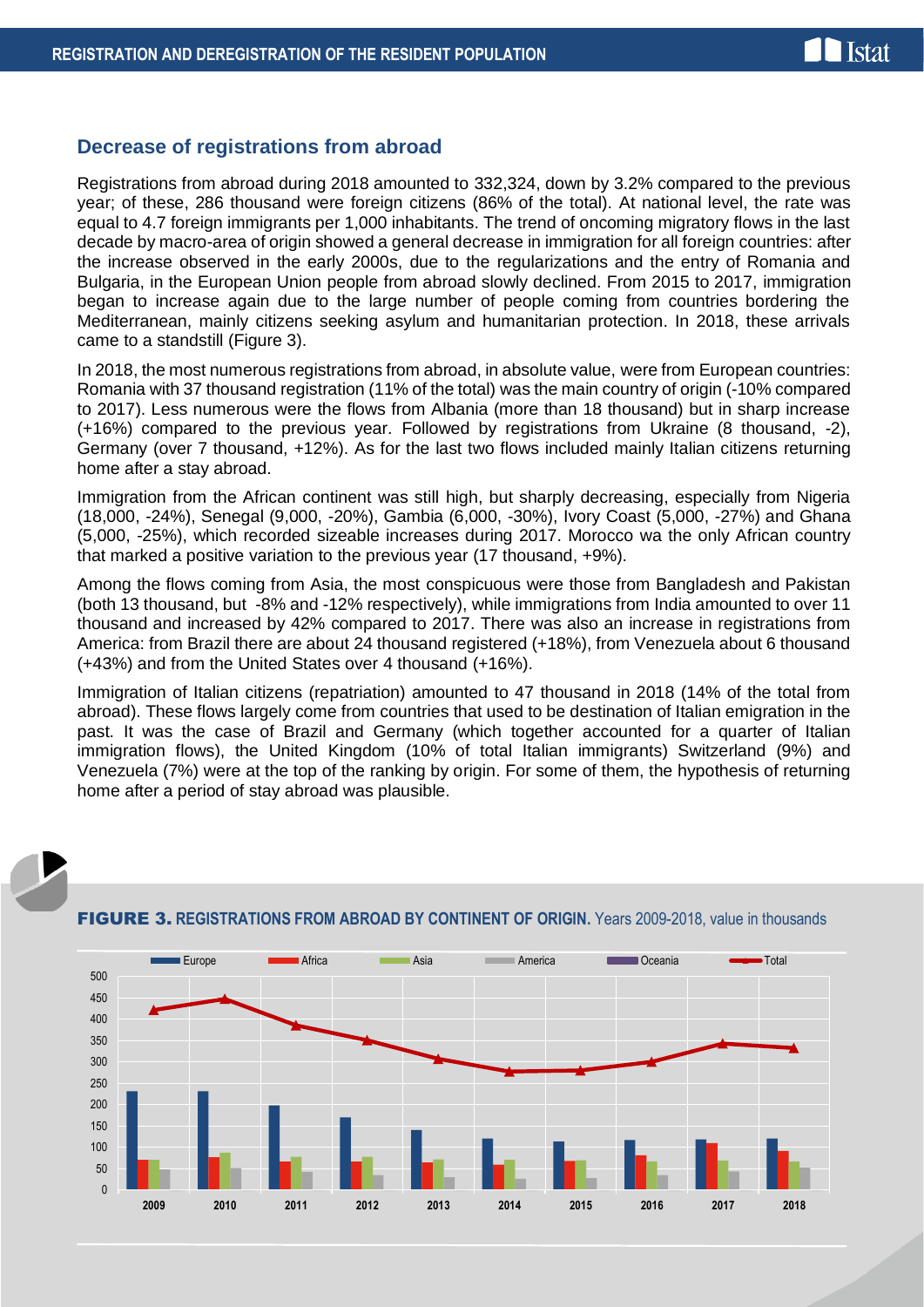#### **Lombardia was the destination of one in five immigrants**

The destination of immigrants in the host country depends on many factors and is strictly related with the reason for entering the country; job offer, quality of life, presence of community or family networks, are among the most important factors connected to a migration project. The geographical location of the region or province of residence can also influence the choice. For example, a border region may more easily be a destination for transfers from neighboring countries, as well as the provinces where reception centers for asylum seekers and humanitarian protection were present, have been more affected than others by the emergency migration flows.

In 2018 the main destination region for registrations from abroad was, in absolute terms, Lombadia, which accounted for 20% of the flows. This was followed by Veneto and Lazio (both 10%), Emilia-Romagna (9%), Toscana e Piemonte (both 7%). Some regions of the South were attractive, at times for the first residence: Campania, Sicilia, Puglia e Calabria received 20% of the total flows. In relative terms, the highest immigration rates were in Molise, Friuli-Venezia Giulia, Veneto, Emilia-Romagna e Lombardia (7 immigrants per 1,000 residents). The lowest rates, instead, were in Puglia and Sardegna (3 per 1,000).

The comparison of regional immigration rates ten years later showed a sharp decline for almost all regions in the Centre-North with the exception of the autonomous province of Bolzano, where the situation was stable. For many regions of the Centre-South, on the other hand, there were opposite dynamics: the presence on the territory of the centers for the first reception favoured the increase in registrations from abroad (Figure 4).

At the provincial level, the highest immigration rates were in Gorizia (10 per 1,000), Imperia, Prato, Crotone, Mantova and Isernia (all with a rate equal to 9 per 1,000); almost all metropolitan cities in the Centre-North (except Torino, with a rate equal to 4.6 per 1,000) had a higher immigration rate than the Italian average (5.5 per 1,000). Among the highest Venezia and Milano (both 7.1 per 1,000). Conversely, the metropolitan cities of Central and Southern Italy had rates lower than the national average, with the exception of Reggio di Calabria (5.9 per 1,000). Among the lowest rates were those of Napoli and Palermo with 2.8 and 2.6 immigrants from abroad per 1,000 residents respectively,.

#### FIGURE 4. **IMMIGRATION RATES FROM ABROAD BY REGION OF DESTINATION.** Years 2009 e 2018, rates per 1,000 residents

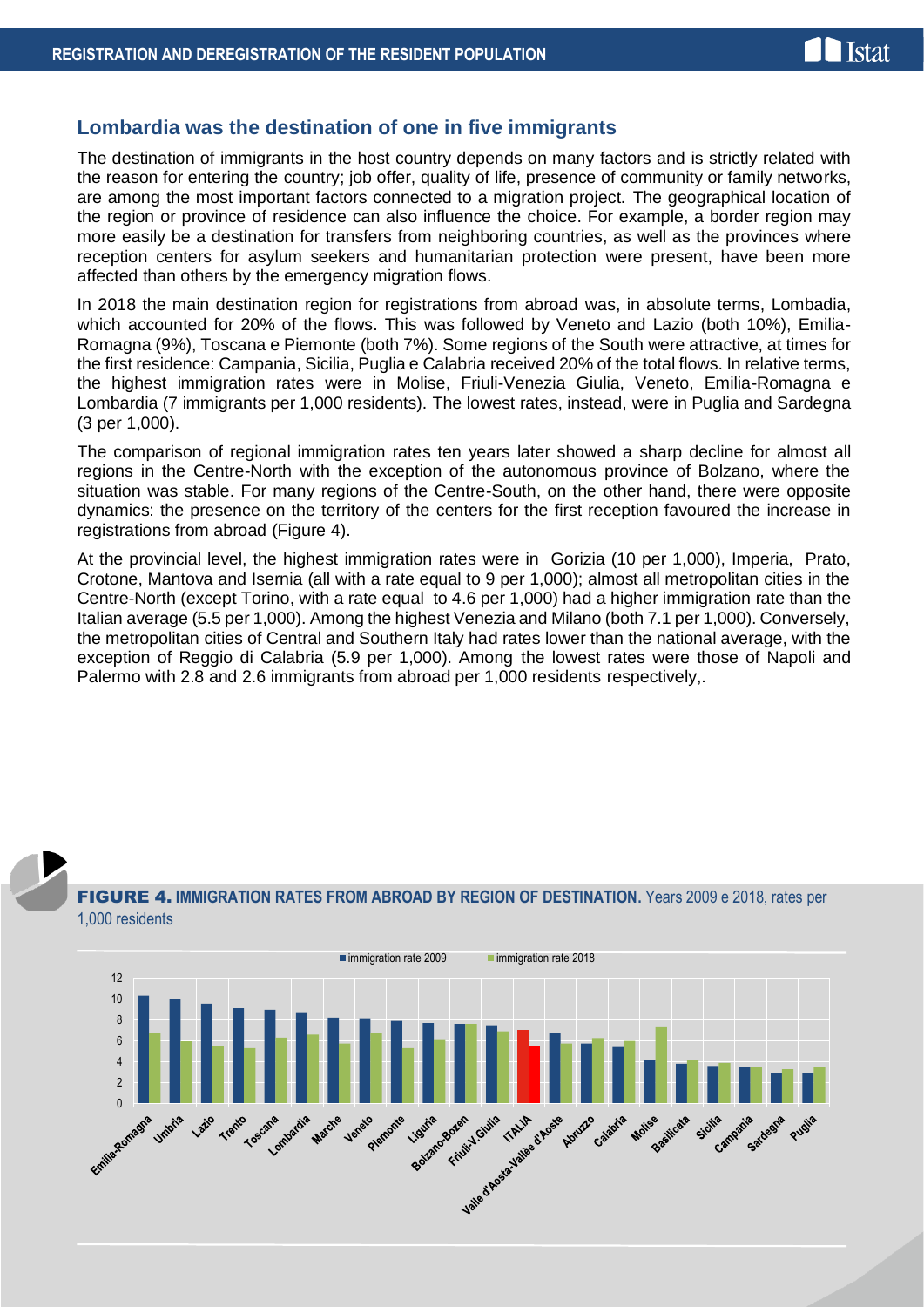#### **Immigrants are mainly men**

The migrant population registered in 2018 showed, overall, a slight gender imbalance in favour of men (56%). This composition ratio varied according to the citizenship of the migrants. In general, immigrants with European passports were predominantly women (53%) thanks to the contribution of Ukrainian, Romanian and Albanian migrants, who account for 70%, 59% and 52% respectively. African migrants were mainly men (70%): considering specifica countries, almost exclusively Gambians and Malians (98%), the vast majority of them Senegalese and Nigerians (respectively 82% e 67%). The exception, for the African continent was the flow of Moroccan migrants which, in 55% of cases, was composed of women. Also the immigrations of Asian citizens was predominantly composed by men (over 75% of the registrations from abroad of Bengalis and Pakistan).

In 2018 more than half of the people coming from abroad were concentrated in the 18-40 age group (60%), the mean age of immigrant women was 32.3 years against 28.7 of men.

For the people aged under 40, men outnumber women (45% and 31% of the total number of foreign members respectively), while in the older age groups (40 and over) happens the opposite (10% men versus 13% women).

The mean age of the immigrant population, as well as gender, also changed according to citizenship. The youngest are African immigrants (mean age 25.4 years), followed by Asian (27 years). The highest mean age, on the other hand, was observed in the incoming flows of European citizens and American and Oceanian immigrants (33.2 and 33.5 years respectively), (Figure 5).



#### FIGURE 5. **FOREIGNERS COMING FROM ABROAD, BY GENDER, AGE AND CONTINENT OF ORIGIN. Years** 2018, percentage value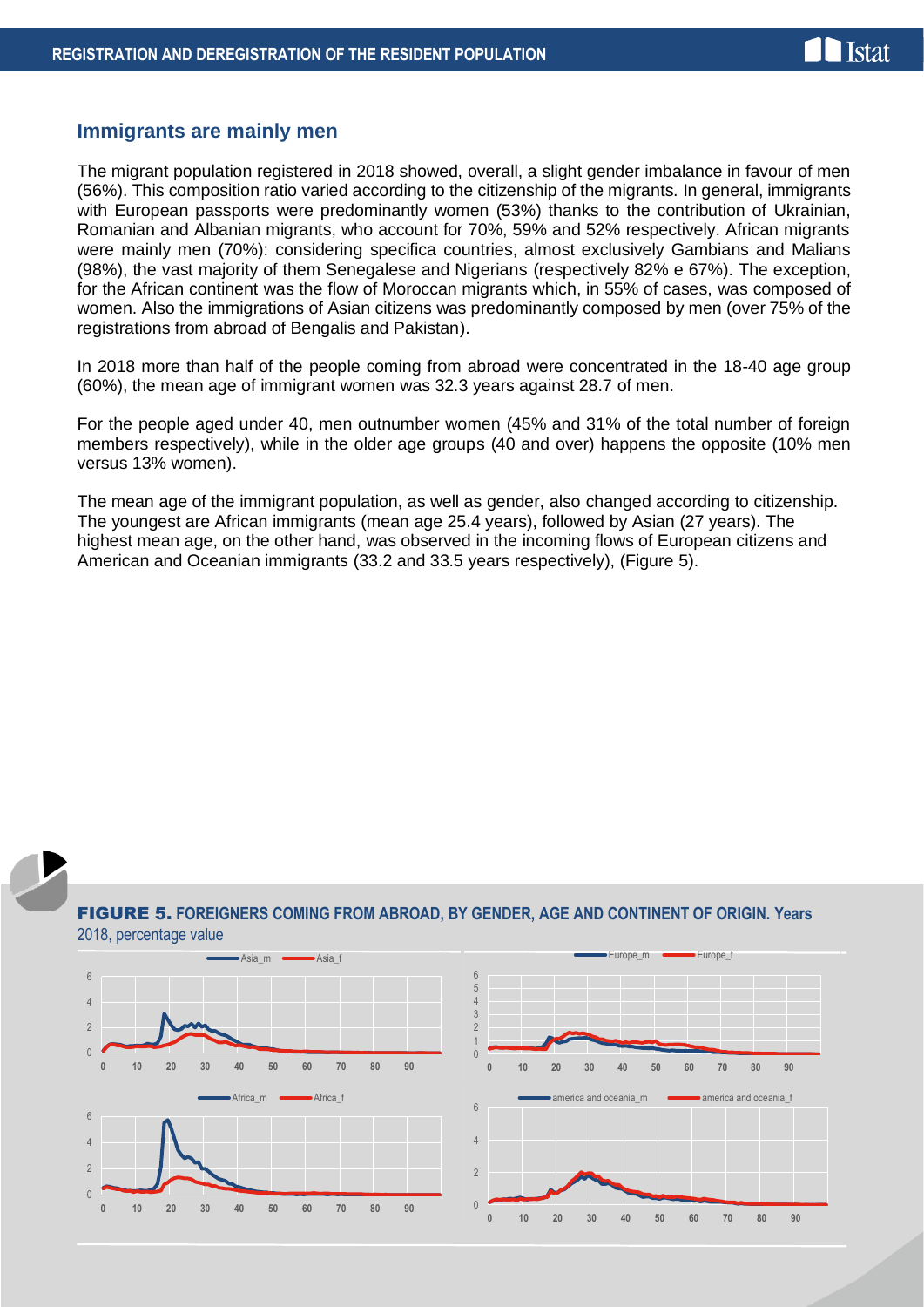### **Slight increase in the number of internal residence transfers**

Internal migration means all transfers of residence within national borders.

Internal migration includes the movement of people between municipalities belonging to different regions (interregional) and between municipalities within the same region (intraregional). In the last decade, the trend in internal mobility has been stable in both the interregional and intraregional components. Internal migration rates from 2009 to 2018 were almost constant. On average, they were more or less the same: more than five out per 1,000 residents moved between different regions and about 17 out per 1,000 residents did so within the same region of residence.

In 2018 the total volume of internal mobility was 1.358 million transfers, slightly up from 2017 (+1.8%). In absolute value, the regions with the highest volume of registrations and deregistrations were Lombardia (303 thousand registrations and 280 thousand deregistrations), Veneto (135 thousand registrations and 128 deregistrations) and Piemonte (125 thousand registrations and 121 thousand deregistrations); In relative terms, on the other hand, comparing the number of registrations and deregistrations to the resident population, the region that showed the most lively internal migration dynamics was Valle d'Aosta, with rates of 38 registrations and 37 deregistrations per 1,000 inhabitants, followed by Lombardia (30 registrations and 28 deregistrations per 1,000) and the autonomous province of Trento (30 registrations and 27 deregistrations per 1,000). The less dynamic regions were Basilicata, Puglia and Calabria with rates of about 12 registrations and 18 deregistrations per 1,000 residents. The net internal migration showed the loss or gain of population due to transfers of residence from one region to another. In relative terms, the highest net migration rate per 1,000 residents was in the autonomous provinces of Trento and Bolzano (respectively +3.6 and +3.5 per 1,000), followed by Emilia-Romagna (+3.4 per 1,000), Friuli-Venezia Giulia (+2.7 per 1,000) and Lombardia (+2.3 per 1,000), while the lowest net migration rates were reordered in Calabria (-4.6 per 1,000), Basilicata (-4.3 per 1,000) and Molise (- 3.7 per 1,000). In general, all regions in the Centre-North showed positive or close to zero net migration, conversely, regions in the South showed net population losses (Figure 6).

At a sub-regional level, the most attractive provinces, i.e. those with the highest net positive migration, were Bologna (+5.5 per 1,000), Trieste, Pordenone and Modena (all with a rate of +4 per 1,000); vice versa the provinces that lost the highest number of residents, recording lower net migration, were Caltanissetta (-8 per 1,000), Crotone, Reggio Calabria and Enna (all with rates of -6 per 1,000).



#### FIGURE 6. **INTERNAL MOBILITY BETWEEN MUNICIPALITIES AND NET MIGRATION BY REGION.** Year 2018, value per 1,000 residents in the region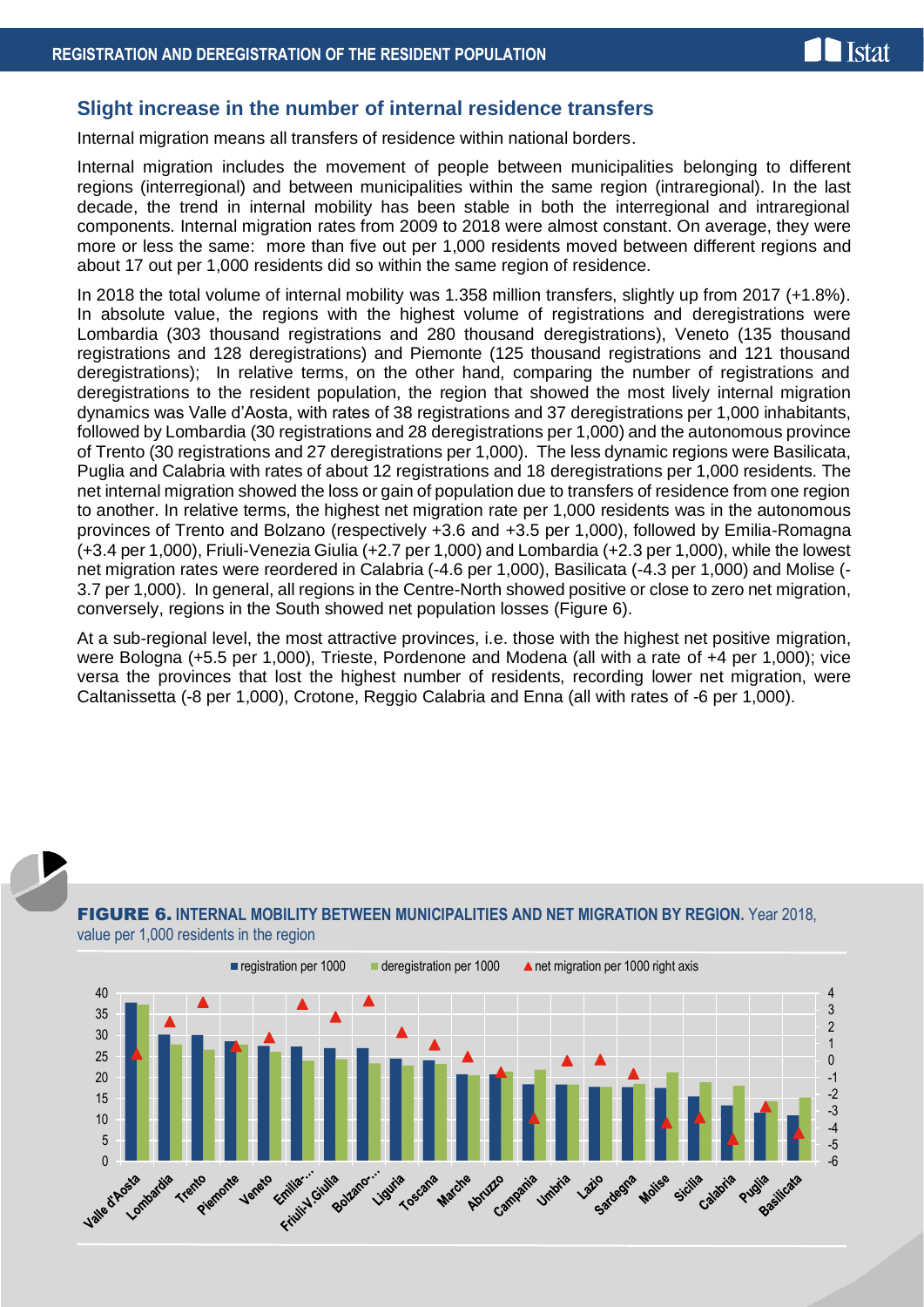#### **The youngest move to the provinces of large urban centers**

The gender and age profiles of migrants who changed residence within national borders were similar. The percentage of men out of total migrants was 50.5%: men and women move more or less with the same frequency. The mean age at the date of change of residence was also very close, slightly postponed for women (35 men and 36.5 women).

Age was one of the factors that most influenced migration behavior: changes of residence at working age are, generally, more numerous than in other age groups. In 2018, almost half of those who moved from one municipality to another within the country were between the age of 15 and 40. A significant proportion (27%) of those who moved (27%) were also in the 41-64 age group. The percentage of the youngest (0-14 years) was just over 15% and was due to the movement of households; the over 65s, on the other hand, moved only in 8% of cases. From this analysis young adults, often with young children, emerged as the largest share of those who move. Movements in this age group may be motivated by the continuation of studies, work or family needs.

The age factor affects migration dynamics. The net migration calculated in the age groups from 18 to 24 years and from 65 years and over showed the greater attractiveness of the Central and Nothern regions for young migrants, while Southern regions had very low and in some cases positive net migration for less young people, as in Abruzzo and Sardegna.

In deeper territorial detail, many provinces with positive net migration in the 18-24 age group showed a negative one for adults aged 65 and over. Milano, Roma, Firenze and Venezia, very attractive for young people, showed a loss of population aged 65 and over. Conversely, provinces such as Asti, Vercelli, Oristano, Viterbo, Isernia and L'Aquila, characterized by negative net migration for young people, become attractive for older people. In general, trips on the traditional South/Centre-North route were typical of young people, while they were more blurred for the over 65s, who were more inclined to move to provincial areas rather than to large urban centers. (Figure 7).

#### **Foreigners move more than Italians within national borders**

Residential mobility mainly involved Italians: out of five people who changed residence, four were Italians. In 2018, the Italian citizens who moved within the territory were about 1.114 million against 244 thousand foreigners, the latter increasing to 2017 (+5%). However, the propensity to internal mobility of foreigners (given by the ratio between the number of internal transfers of foreign citizens and the foreign resident population) was more than double than that of Italians (the rate of internal mobility was 4.7% for foreigners, 2% for Italians).



#### FIGURE 7. **MIGRATORY RATES IN AGE GROUPS 18-24 AND 65 AND OVER, BY REGION.** Year 2018. Values in thousands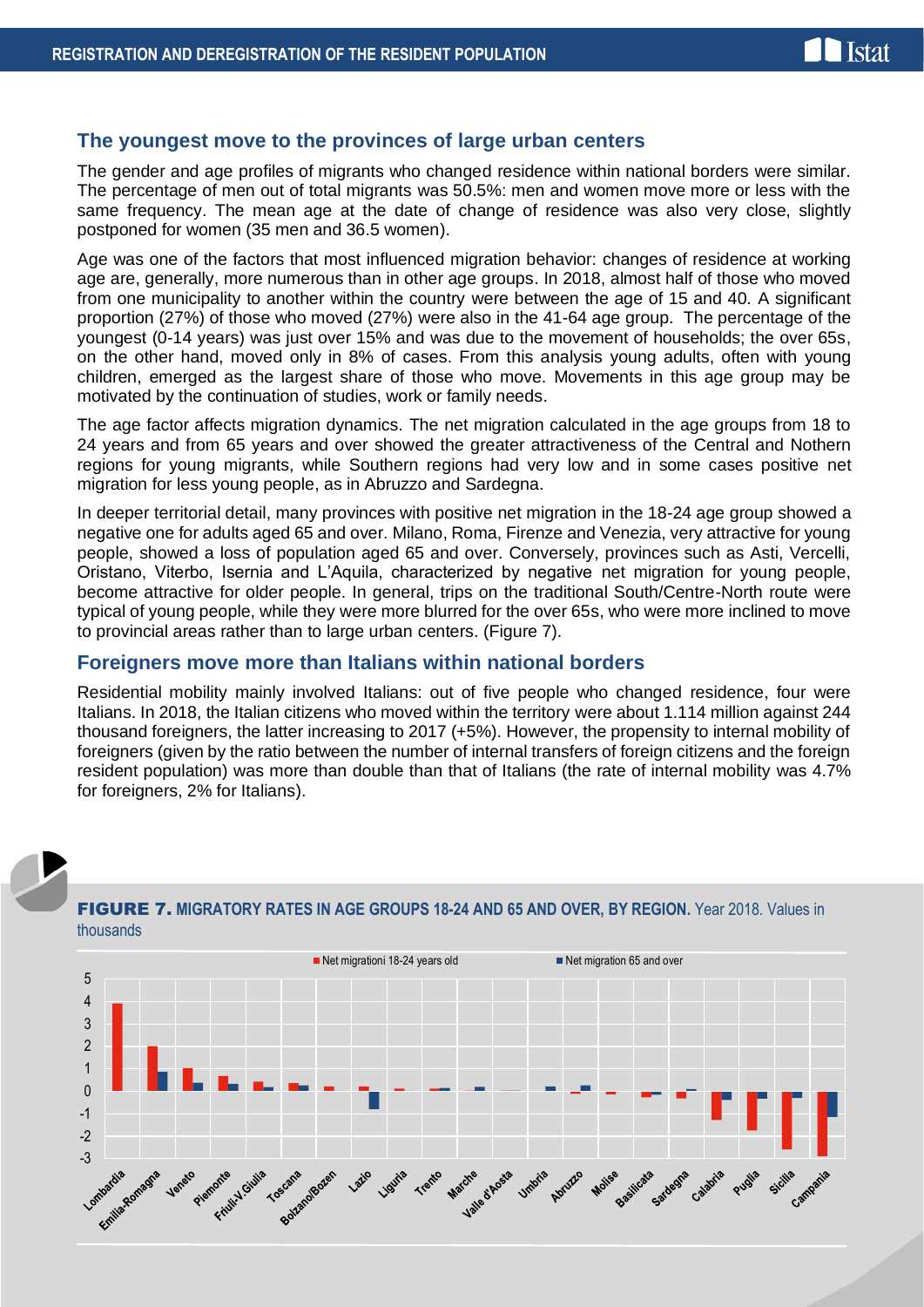#### **Southern regions lost qualified resources**

In 2018 the number of interregional transfers amounted to 322,188 (25% of total transfers), a slight increase to the previous year (322 thousand). The most interesting interregional transfers concern the route from Southern Italy to the Centre-North. In 2018 there were more than 117 thousand movements from the South and Islands to the regions of the Centre and North (+7% to 2017); more important were also the transfers on the "reverse" route (55 thousand), from Centre-North to South: the net migration for the Southern was therefore about 62 thousand residents in 2018, of which 47 thousand aged 25 or over.

With reference to the qualification, the movements of Italians aged 25 and over with at least a university degree leaving from the regions of Southern Italy and heading towards those of the Centre-North (net for returns) caused, in 2018, a loss of over 16 thousand residents. The regions with the most significant losses of this "precious" contingent were Sicilia and Campania (overall more than 8.5 thousand qualified residents less), followed by Puglia (-3 thousand) and Calabria (-2 thousand). Lower losses for Basilicata, Abruzzo and Molise that altogether lost 1.5 thousand residents. The regions that earned most from this exchange were Lombardia (+8 thousand) and Emilia-Romagna (+4 thousand).

If foreign trade were also taken into account, net migration returned net losses (differences between returns and expats) in all regions. Adding to the foreign net migration the internal net migration (obtained by movements from one region to another), it can be observed that some regions of the Centre-North were able to recover the loss with foreign countries thanks to the positive differences due to interregional movements. This is the case of Lombardia, which lost more than 2,000 young university graduates (Italians aged 25 and over) due to emigration abroad, but gained more than 8,000 by transfers from other regions, thus making an overall gain of qualified population equal to about 6,000 university graduates. Also, for Emilia-Romagna and Liguria the loss due to emigration was compensated by interregional movements. For all the southern regions and Piemonte, on the other hand, the losses due to expatriation were added to those due to transfers to other regions: young qualified resources from the South, therefore, were a source of human capital both for the most productive areas of the Central and Northern Italy and foreign countries (Figure 8).

#### FIGURE 8. **FOREIGN AND INTERNAL NET MIGRATION OF ITALIAN UNIVERSITY GRADUATES AGED 25 YEARS AND OVER**. Year 2018. Values in thousands

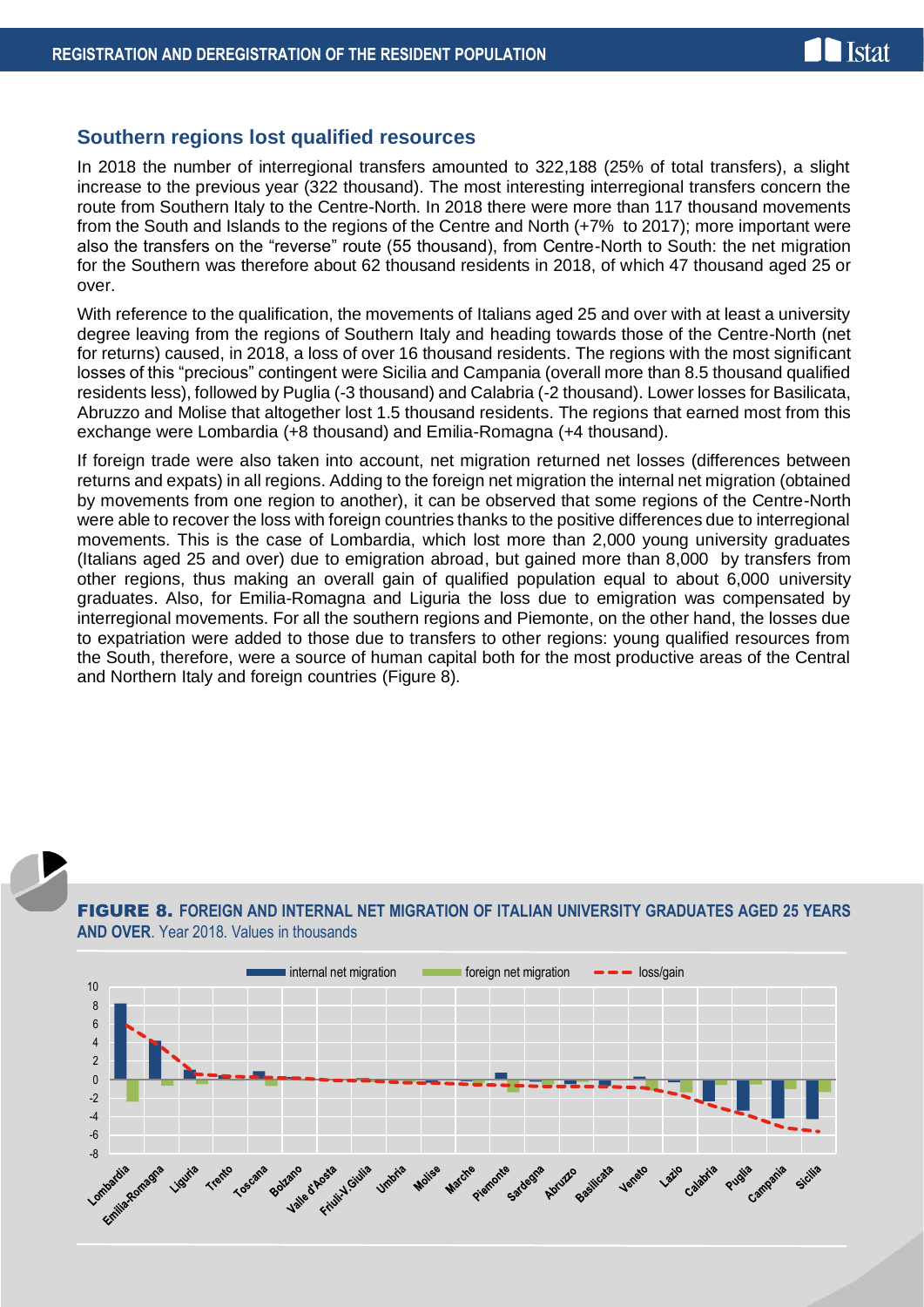### **I**stat

## **Glossary**

**Population register.** Continuous system of registration of the resident population, continuously updated through registrations by birth from parents resident in the municipality, deregistrations by death of residents and registrations/deregistrations by transfer of residence from/to another municipality or from/to abroad.

**Citizenship.** State membership, required and documented for the enjoyment of rights and submission to special charges.

**Foreign national resident.** Person with foreign citizenship or stateless person registered in the registry office.

**Immigration.** An action by which a person establishes his or her legal residence in the territory of a State for a period exceeding twelve months after having previously resided elsewhere**.**

**Registration and deregistration for transfer of residence.** The registration concerns persons transferred to the municipality from other municipalities or from abroad; the deregistrations concerns person transferred to another municipality or abroad. Transfers from one municipality to another start from the day of the request for registration in the municipality of new habitual residence, but are recorded when migratory practice, back from the municipality of deregistration, is defined. Transfers to and from abroad are recorded when registration or deregistration is requested respectively.

**Emigration.** An action by which a person, having previously had his or her legal residence in the territory of a State, ceases to possess it for a period exceeding twelve months by moving it elsewhere.

**Resident population.** For each municipality is constituted by the persons having their usual residence in the municipality, even if they are absent at the date considered because they are temporarily present in another Italian municipality or abroad.

**Foreign net migration.** The surplus or deficit of registrations for immigration from abroad compared to deregistrations for foreign countries.

**Internal net migration.** Difference between the number of members for transfer of residence from another municipality and the number of deregistrations for transfer of residence to another municipality.

**Total net migration.** Difference between the number of members and the number of person deleted from the population registers by transfer of residence.

**Rate of emigration/immigratory.** Represent, respectively, the ratio between emigrants/immigrants the net migration over the course of a year and the average amount in the year of the resident population.

**Intra-regional transfers of residence.** They include "short range" transfers (between municipalities belonging to the same Province) and "medium range" transfers (between municipalities of different Provinces but belonging to the same Region).

**Interregional residence transfers.** They include "long range" transfers between municipalities in different regions.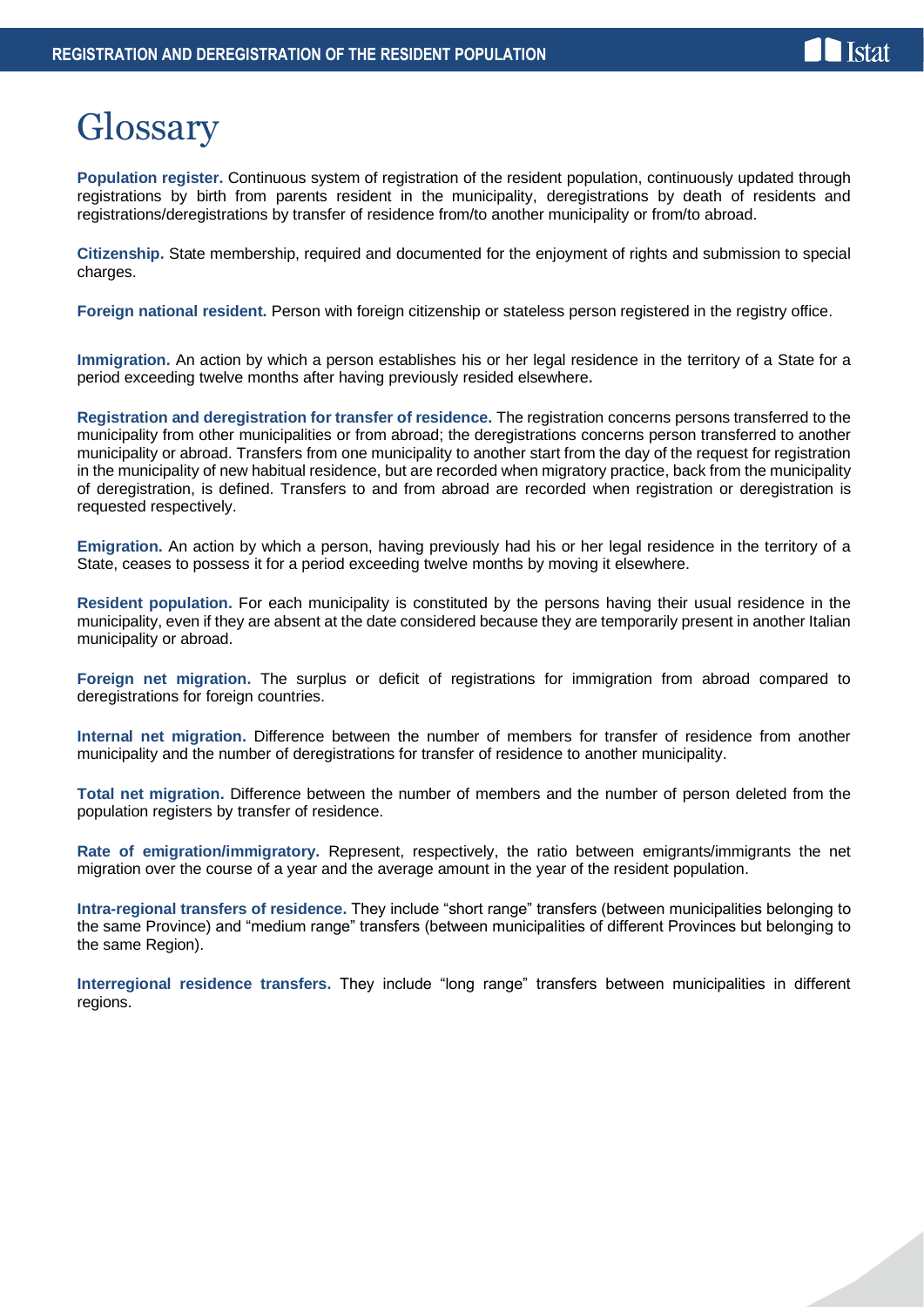## Methodological note

#### **Introduction: cognitive objectives**

The Survey on enrolments and deregistrations for transfer of residence provides the information base for all analyses of internal and foreign migration flows. It allows us to know the intensity and direction of the flows, as well as the main socio-demographic characteristics of those who transfer their residence. In addition, on the domestic front, the information collected through the survey makes it possible to study over time the attractiveness of some areas of the country and to monitor the consistency of migratory movements and the consequent impact that these transfers have on the resident population in the places of origin and destination of the flows. On the international front, on the other hand, the analysis of migratory flows with foreign countries, distinguished by citizenship, makes it possible to evaluate, in particular, the trend of foreign immigration to Italy and the immigration of Italians to foreign countries.

The survey is included in the National Statistical Program (code IST-00119).

#### **Regulatory references**

At national level, the reference standard is Presidential Decree 223/89 on the Personal Data Regulation.

The growing need for internationally comparable statistics has led to a process of harmonization of concept and definitions at European level, according to the standards set out in Regulation (EC) No 862/2007 of the European Parliament and of the Council of 11 July 2007 on Community statistics on migration and international protection and repealing Council Regulation (Eec) No 311/1976 on the compilation of statistics on foreign workers. Regulation 862/2007 requires Member States, in addition to the annual transmission of statistics on external migration flows, to provide the composition of the resident population as at 31 December of each year (stock), broken down by sex, age group, nationality and country of birth.

#### **History**

The survey originated in 1955. The data acquisition consisted exclusively in the collection of paper material, the control and validation of data through the analysis of municipal tables of comparison between micro and macro data. The first available documentation of the production process dates back to 1995, when the first computer supports (floppy disk, CD rom) began to be introduced. The important restructuring, started in 1995, imposed substantial changes to the classification (e.g.: foreign States), to the coding methods, to the data collection technique and to the recording of data on computer support; data analysis and validation were carried out with COBOL procedures of automatic correction and imputation of missing values. In 2006, the new re-engineering of the production process was based on the migration from the obsolete COBOL to the more dynamic tabular analysis provided by ORACLE. At present, the methods of transmission of APR.4 have become obligatorily completely telematics, thanks also to the entry into force of the regulations on "real time transfers of residence".

#### **Data sources**

The Survey is based on an administrative model (APR.4) compiled by the Municipal Register Offices or the Municipal Statistics Offices. The APR.4 model is divided into three sections: registration, deregistration and news about people. In the parts related to the registration and cancellation of the registry office you can find the information related to the registry measure (registration from another municipality, registration from abroad, cancellation for foreign countries), the date of the migratory movement, the origin and destination of the flows (Italian municipality or foreign States in the case of the movement with foreign countries). The news about people transferring their residence concerned: gender, date of birth, municipality or foreign State of birth, marital status, educational qualifications, professional status, position in the profession and citizenship. Municipal registries are obliged to fill in the APR.4 form for each individual who intends to transfer his/her residence to another Italian Municipality or to a foreign country. They also use this tool for the usual registry office adjustment operations (registrations due to reappearance or other reasons/deregistrations due to unavailability or other reasons) in order to ensure a correct calculation of the resident population.

The introduction of the law on "Transfers of residence in real time" (Law n. 35 of 4/4/2012) has radically changed the process of information of the administrative act by reducing the processing time and the methods of communication between parties involved. The new law requires the telematics transmission of information of information and rapid processing of the request for transfer of residence. The request for transfer of residence can be submitted by Italian and foreign citizens provide that, in case of non EU foreigners, in possession of a regular residence permit.

The sending of paper forms by municipalities was abolished in 2013. Models are transmitted exclusively by telematics means. Until September 2017 the acquisition system was ISI-Istatel. On October 1, 2017, the new Gino5 system came into operation, each standardizes and harmonizes the acquisition process of all demographic